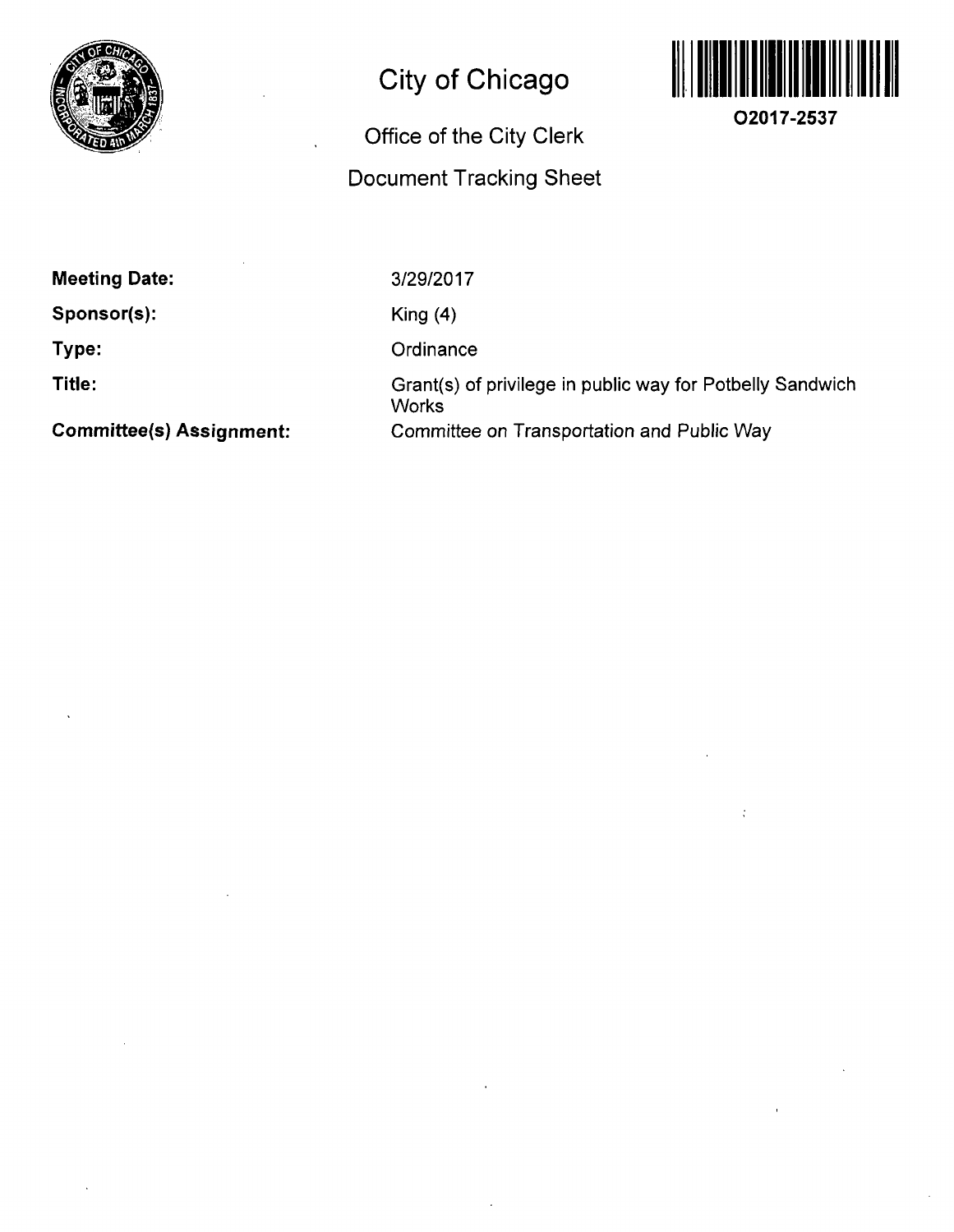**ORDINANCE** POTBELLY SANDWICH WORKS Acct. No. 65004 - 37 Permit No. 1126640

Be It Ordained by the City Council of the City of Chicago:

SECTION 1. Permission and authority are hereby given and granted to POTBELLY SANDWICH WORKS, upon the terms and subject to the conditions of this ordinance to maintain and use one (1) sign(s) projecting over the public right-of-way attached to its premises known as 48 E. Roosevelt Rd..

Said sign structure(s) measures as follows; along E. Roosevelt Rd: One (1) at four (4) feet in length, four (4) feet in height and fifteen point four one (15.41) feet above grade level.

The location of said privilege shall be as shown on prints kept on file with the Department of Business Affairs and Consumer Protection and the Office of the City Clerk.

Said privilege shall be constructed in accordance with plans and specifications approved by the Department of Transportation (Division of Project Development) and Zoning Department - Signs.

This grant of privilege in the public way shall be subject to the provisions of Section 10-28-015 and all other required provisions of the Municipal Code of Chicago.

The grantee shall pay to the City of Chicago as compensation for the privilege #1126640 herein granted the sum of one hundred (\$100.00) per annum in advance.

A 25% penalty will be added for payments received after due date.

The permit holder agrees to hold the City of Chicago harmless for any damage, relocation or replacement costs associated with damage, relocation or removal of private property caused by the City performing work in the public way.

Authority herein given and granted for a period offive (5) years from and after 12/14/2016.

Alderman Sophia King 4<sup>tn</sup>i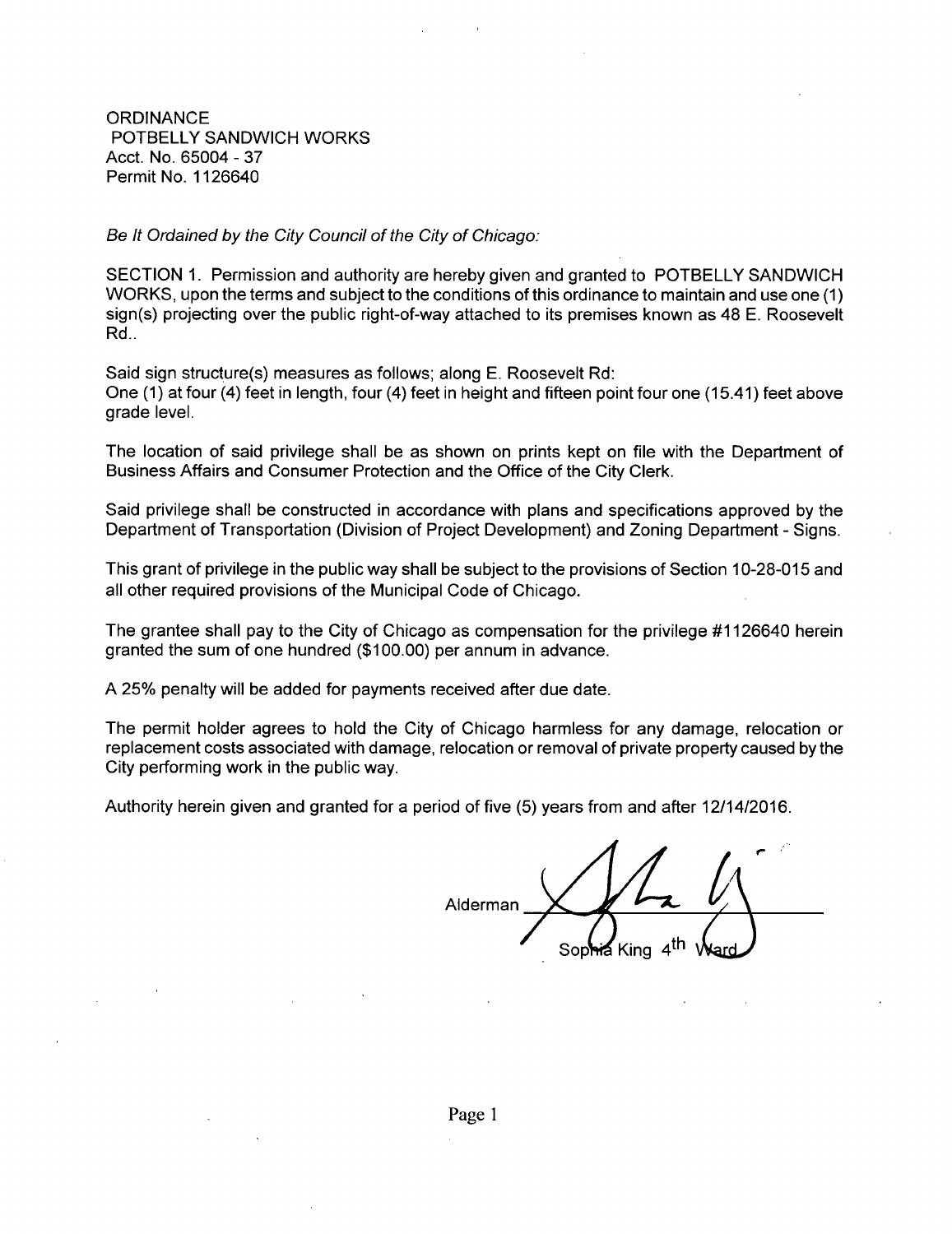#### **DESIGN CONCEPT**

 $\bar{V}$ 



 $\bar{z}$ 

 $\lambda$ 

 $\ddot{\phantom{a}}$ 

ATTENTION PROOF ALL DRAWINGS CAREFULLY! IT IS THE RESPONSIBILITY OF THE CUSTOMER TO APPROVE COLOR STYLE SHAPE PROPORTION OF GRAPHICS AND LOGOS AND SPELLING OF TRADEMARYS AND SERVICEMARYS.

| PROJECT/LOCATION<br>The image you drearve<br>64 ILM<br><b>CAR</b><br><b>ACCUMENT</b><br><b>SANT MILLER</b><br>Œ<br>122. br = 11 pad                                                                                                                                | $-0.000305$<br>$\overline{\phantom{a}}$                    |
|--------------------------------------------------------------------------------------------------------------------------------------------------------------------------------------------------------------------------------------------------------------------|------------------------------------------------------------|
| <b>VEURE</b><br>$17 - 1$<br><b>MAL</b><br>4.74<br>11.1 Mar 13<br>Ethi Dro Ki D<br><b>NATIONAL</b><br>∤⊔онт<br><b>AWARDNE</b><br>$\overline{\phantom{a}}$<br><b>ILLAMION</b><br><b>Liters</b><br>CF 0 847 214 9505<br>141<br><b>SHIT!</b>                           | $\sim$<br>$\overline{\phantom{0}}$<br>$- - -$<br>-<br>$-1$ |
| <b>EIGA</b><br>847 214 9506<br><b>G</b><br>tac.<br>œ<br>POTRELLY SAMPHYLLH WORKS<br>∼<br>(1000)<br><b>UES CHORDED</b><br>v.<br>$\sim$ $\sim$ $\sim$ $\sim$<br>$-1$<br>SQ EAST ROOSEVELT ROAD<br>n ver an aghtan com<br><b>CRYAGO IL</b><br>44311 6001<br>FILE KLAS | <b>CLIENT APPROVAL/DATE</b><br>LANDLORD APPROVAL/DATE      |

ć

 $\ddot{\phantom{a}}$